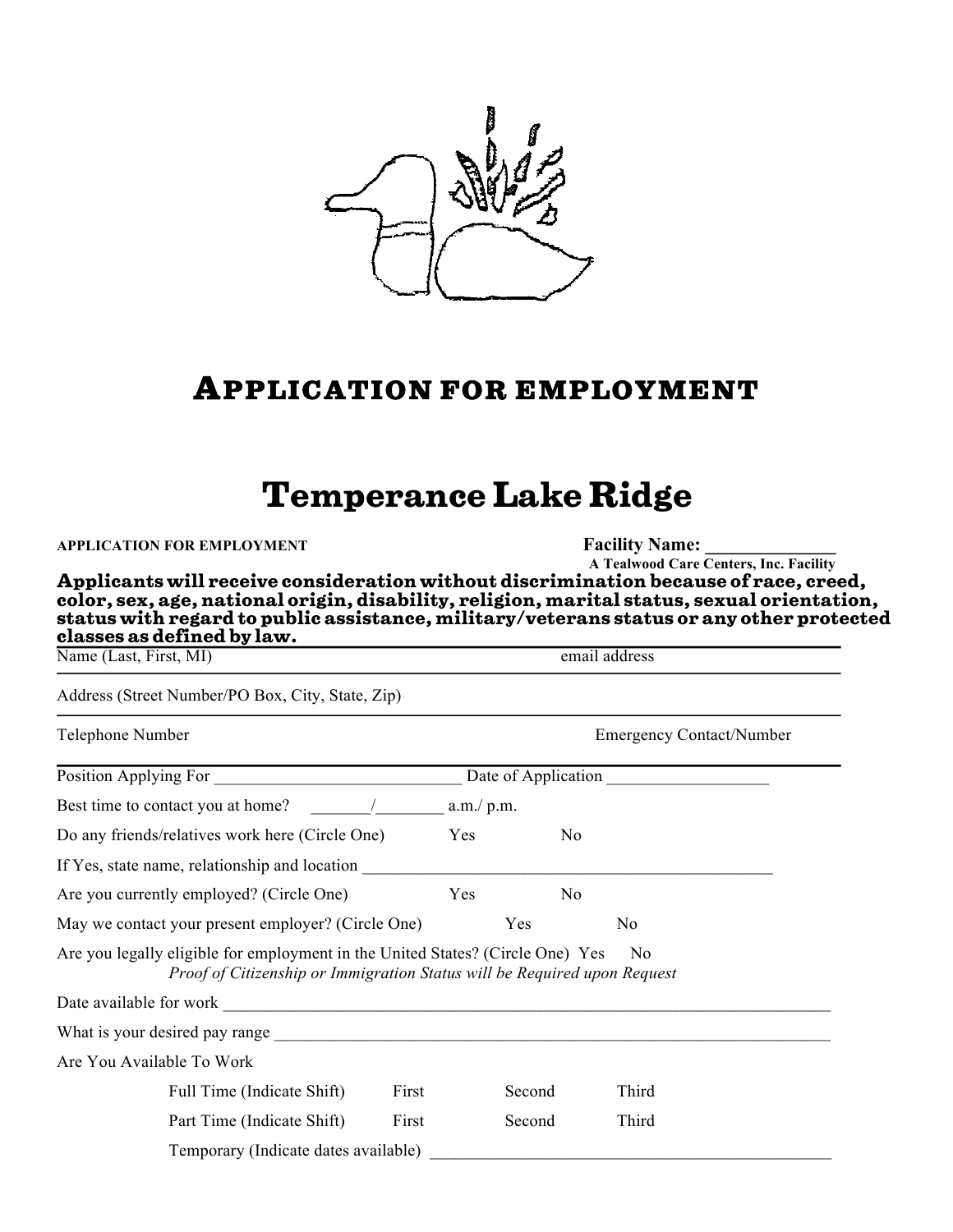| Are You Currently On "Lay-Off" Status And Subject To Recall? (Circle One)                                                             |     | Yes<br>N <sub>0</sub>                              |  |  |
|---------------------------------------------------------------------------------------------------------------------------------------|-----|----------------------------------------------------|--|--|
| <b>EDUCATION</b><br>Highest Grade Completed (Circle One)                                                                              |     | 1 2 3 4 5 6 7 8 9 10 11 12 13 14 15 16 17 18 19 20 |  |  |
|                                                                                                                                       |     |                                                    |  |  |
| <b>ADDITIONAL INFORMATION</b> Other qualifications (Summarize Special Job-Related Skills and Qualifications Acquired                  |     |                                                    |  |  |
|                                                                                                                                       |     |                                                    |  |  |
| <b>WORK EXPERIENCE</b> (Start with your present or last job. Include any job-related military service. You may exclude                |     |                                                    |  |  |
| organizations, which indicate race, color; religion, gender; national origin, disabilities or other protected status)<br>Company Name |     | Telephone                                          |  |  |
| Address (Street Number/PO Box, City, State, Zip)                                                                                      |     | Employed (MM/DD/YY)                                |  |  |
| Name of Supervisor                                                                                                                    |     | Hourly Rate/Salary                                 |  |  |
| May We Contact your Present Employer? (Circle One)<br>Person to Contact for Reference                                                 | Yes | N <sub>0</sub>                                     |  |  |
| Describe Work Performed                                                                                                               |     |                                                    |  |  |
| Reason for Leaving                                                                                                                    |     |                                                    |  |  |
| Company Name                                                                                                                          |     | Telephone                                          |  |  |
| Address (Street Number/PO Box, City, State, Zip)                                                                                      |     |                                                    |  |  |
| Name of Supervisor                                                                                                                    |     | Hourly Rate/Salary                                 |  |  |
| May We Contact Your Present Employer? (Circle One)<br>Person to Contact for Reference                                                 | Yes | N <sub>o</sub>                                     |  |  |
| Describe Work Performed                                                                                                               |     |                                                    |  |  |
| Reason for Leaving                                                                                                                    |     |                                                    |  |  |
| Company Name                                                                                                                          |     | Telephone                                          |  |  |
| Address (Street Number/PO Box, City, State, Zip)                                                                                      |     | Employed (MM/DD/YY)                                |  |  |
| Name of Supervisor                                                                                                                    |     | Hourly Rate/Salary                                 |  |  |
| May We Contact Your Present Employer? (Circle One)<br>Person to Contact for Reference                                                 | Yes | N <sub>o</sub>                                     |  |  |
| Describe Work Performed                                                                                                               |     |                                                    |  |  |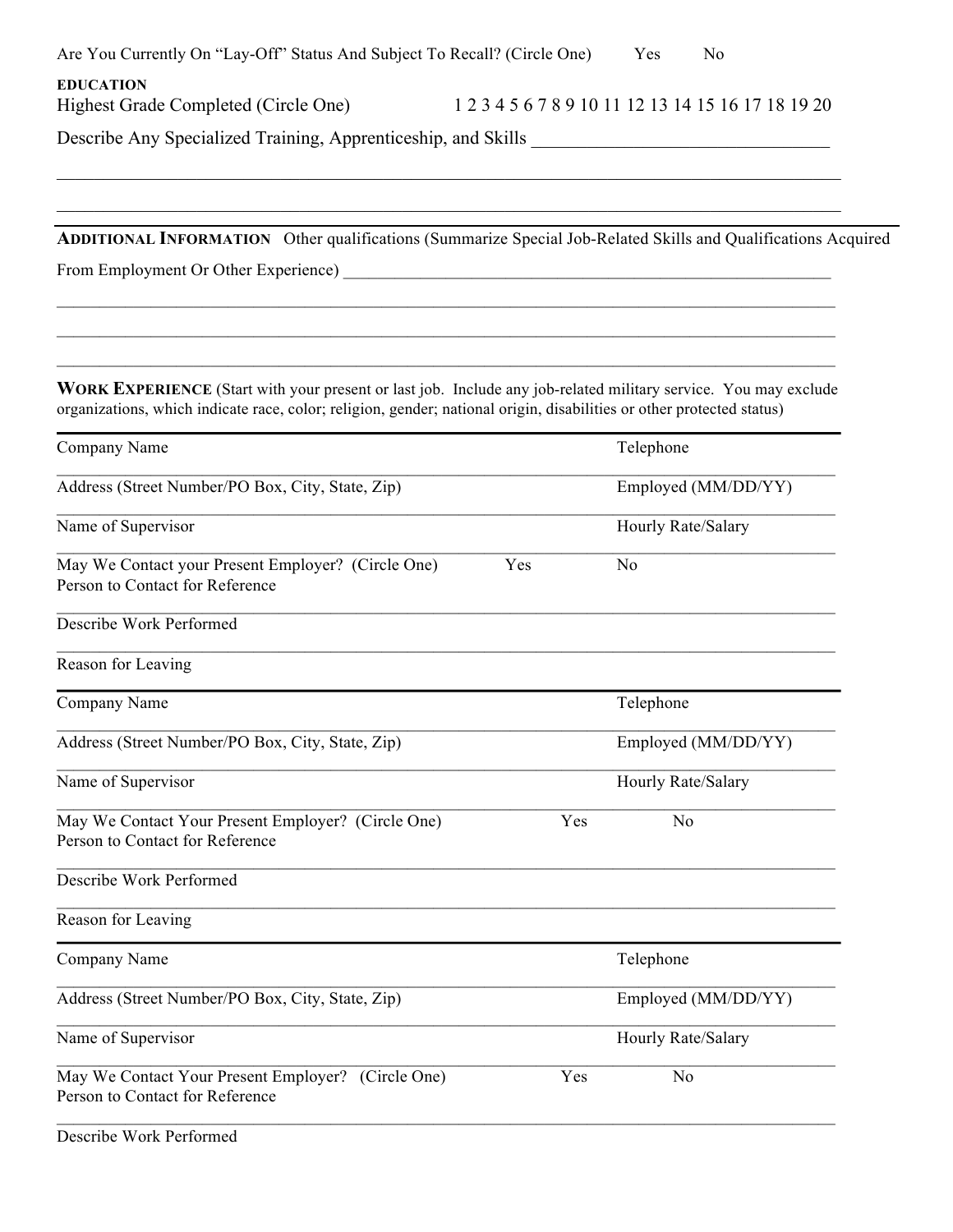| Reason for Leaving                                                                    |     |                     |
|---------------------------------------------------------------------------------------|-----|---------------------|
| Company Name                                                                          |     | Telephone           |
| Address (Street Number/PO Box, City, State, Zip)                                      |     | Employed (MM/DD/YY) |
| Name of Supervisor                                                                    |     | Hourly Rate/Salary  |
| May We Contact Your Present Employer? (Circle One)<br>Person to Contact for Reference | Yes | No                  |
| Describe Work Performed                                                               |     |                     |
| Reason for Leaving                                                                    |     |                     |

## **APPLICANT'S STATEMENT**

I certify that the answers provided in this application are true and complete. I authorize investigation of all statements contained in this application for employment as may be necessary in arriving at an employment decision.

I hereby understand and acknowledge that, unless otherwise defined by applicable law, any employment relationship with this organization is of an "at will" nature, which means that the Employee may resign at any time and the facility retains the same right. It is further understood that this "at will" employment relationship may not be changed by any written document or by conduct unless such change is specifically acknowledged in writing by an authorized executive of this organization. I understand that this application is not a contract of employment; that if hired, regardless of any oral representations to the contrary.

In signing this application, I state that I have received a copy of the Job Description and Essential Functions for all jobs for which I have applied. I understand that failure to fulfill any aspect of the job may be grounds for termination. I also understand I may be required to pass an agility test. I also understand that I may be required to take a physical examination conducted by a physician of the employer's choosing after I am given a qualified offer of employment.

In the event of employment, I understand that false or misleading information given in my application or interview(s) may result in discharge. I understand, also, that I am required to abide by all rules and regulations of the employer.

 $\mathcal{L}_\mathcal{L} = \mathcal{L}_\mathcal{L} = \mathcal{L}_\mathcal{L} = \mathcal{L}_\mathcal{L} = \mathcal{L}_\mathcal{L} = \mathcal{L}_\mathcal{L} = \mathcal{L}_\mathcal{L} = \mathcal{L}_\mathcal{L} = \mathcal{L}_\mathcal{L} = \mathcal{L}_\mathcal{L} = \mathcal{L}_\mathcal{L} = \mathcal{L}_\mathcal{L} = \mathcal{L}_\mathcal{L} = \mathcal{L}_\mathcal{L} = \mathcal{L}_\mathcal{L} = \mathcal{L}_\mathcal{L} = \mathcal{L}_\mathcal{L}$ 

SIGNATURE OF APPLICANT DATE